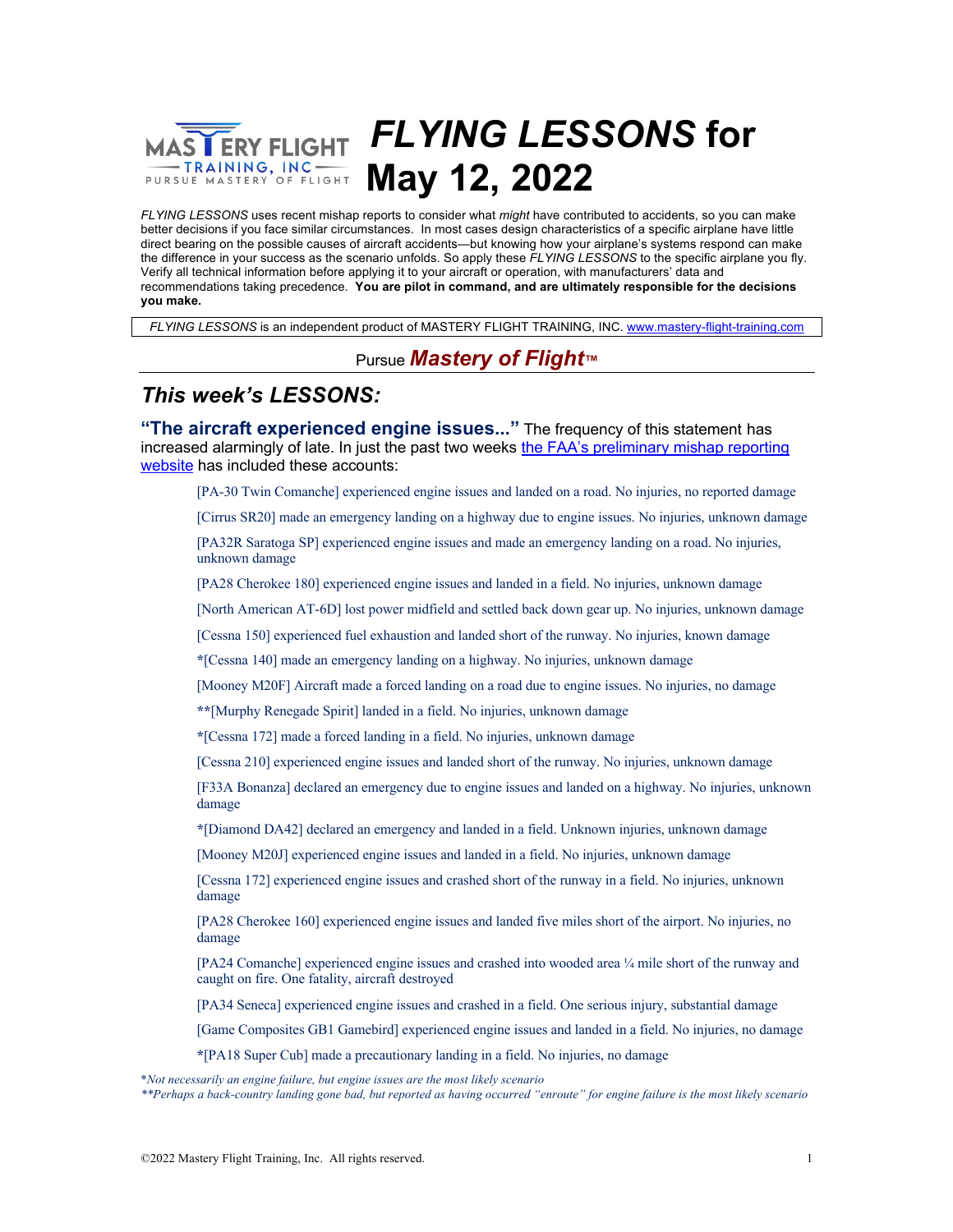**That's 20 reports** in the past 10 working days, if you're counting. Three of the reports involved multiengine airplanes, two making off-airport landings and one crashing. There was also a large UAV in the reports that I did not include for purposes of this discussion.

See https://www.asias.faa.gov

### **A few observations:**

- I'm amazed at the number of engine failures this last two weeks.
- I'm even more amazed, and gratified, to see how many of these engine failures resulted in no injuries. Engine failures are the third most common cause of general aviation fatalities, according to AOPA. Faced with one of flying's most-feared experiences, most pilots have done a great job of getting the airplane on the ground without injuries.
- The "land on a road vs. land in a field" debate will continue to rage as data suggests either works…if conditions, skill and likely some luck prevail.
- Twin-engine airplanes are no immune to engine failure crashes…which long-term *FLYING LESSONS* readers already know.

See https://blog.aopa.org/aopa/2016/09/02/data-driven-the-engine-failure-debacle-and-a-modestproposal/?\_ga=2.132184903.893445254.1652406846-151105133.1652406846

**As much as we could probably learn,** we probably won't get much more information about most of these. Success comes at the expense of learning…even in an off-airport landing, if no one is seriously hurt and there is not substantial or greater airplane damage there is no requirement to notify the National Transportation Safety Board. There will be no official investigation and no publicly released investigative results. The event will not be included in most accident trend data reports and articles, which draw their data from the NTSB. Unless you were in the accident yourself or are close to one of the persons involved, you'll probably never hear more than what's in the FAA preliminary report quoted above.

See https://www.ecfr.gov/current/title-49/subtitle-B/chapter-VIII/part-830

**In the spirit** of *FLYING LESSONS*, however, this confluence of events reminds us to consider several things about engine failures. First, a large percentage of engine failures that make it into an NTSB report are the result of fuel mismanagement—the engine itself was fine, it just wasn't needing the gas it needed. Take care of the fuel and engine failures are historically quite rare.

**Second,** along those same lines we should frequently practice the engine restart procedure for

the airplane being flown. That's not as challenging as it may sound—it's simply a matter of remembering Fuel, Ignition, Air. These are the things an engine needs in order to run; if one or more is interrupted it's by manipulating the appropriate controls for these systems that will get it running again.

| <b>Priority</b> | <b>Carbureted</b>     | <b>Fuel Injected</b>  |
|-----------------|-----------------------|-----------------------|
|                 | Carb heat ON          | Mixture FULL RICH**   |
|                 | Mixture FULL RICH**   | <b>Switch Tanks</b>   |
|                 | <b>Switch Tanks</b>   | Auxiliary pump ON     |
|                 | Auxiliary pump ON     | <b>Magnetos CHECK</b> |
|                 | <b>Magnetos CHECK</b> | Alternate Air ON      |

\*Turbine engines have different characteristics. See the approved flight manual. \*Or leaned significantly, in turbocharged aircraft with a loss of manifold pressure

### **If you check** the sources of fuel,

ignition and air and the engine does not relight, then there's nothing you can do from the pilot's seat to get it restarted. Learn more about customizing this Fuel, Ignition, Air checklist to the airplane you fly by reviewing this from way back in the October 8, 2009 *FLYING LESSONS*.

See https://mastery-flight-training.com/wp-content/uploads/2022/05/2009.1008.FLYING-LESSONS.pdf

**If your attempts at restart fail** you need to find a place to set it down. Selecting a proper field (or road) for an off-airport landing is an art that is not well taught in powered-airplane circles. Take a look at this (also vintage) *FLYING LESSONS*, in the Debrief in the June 10, 2010 report: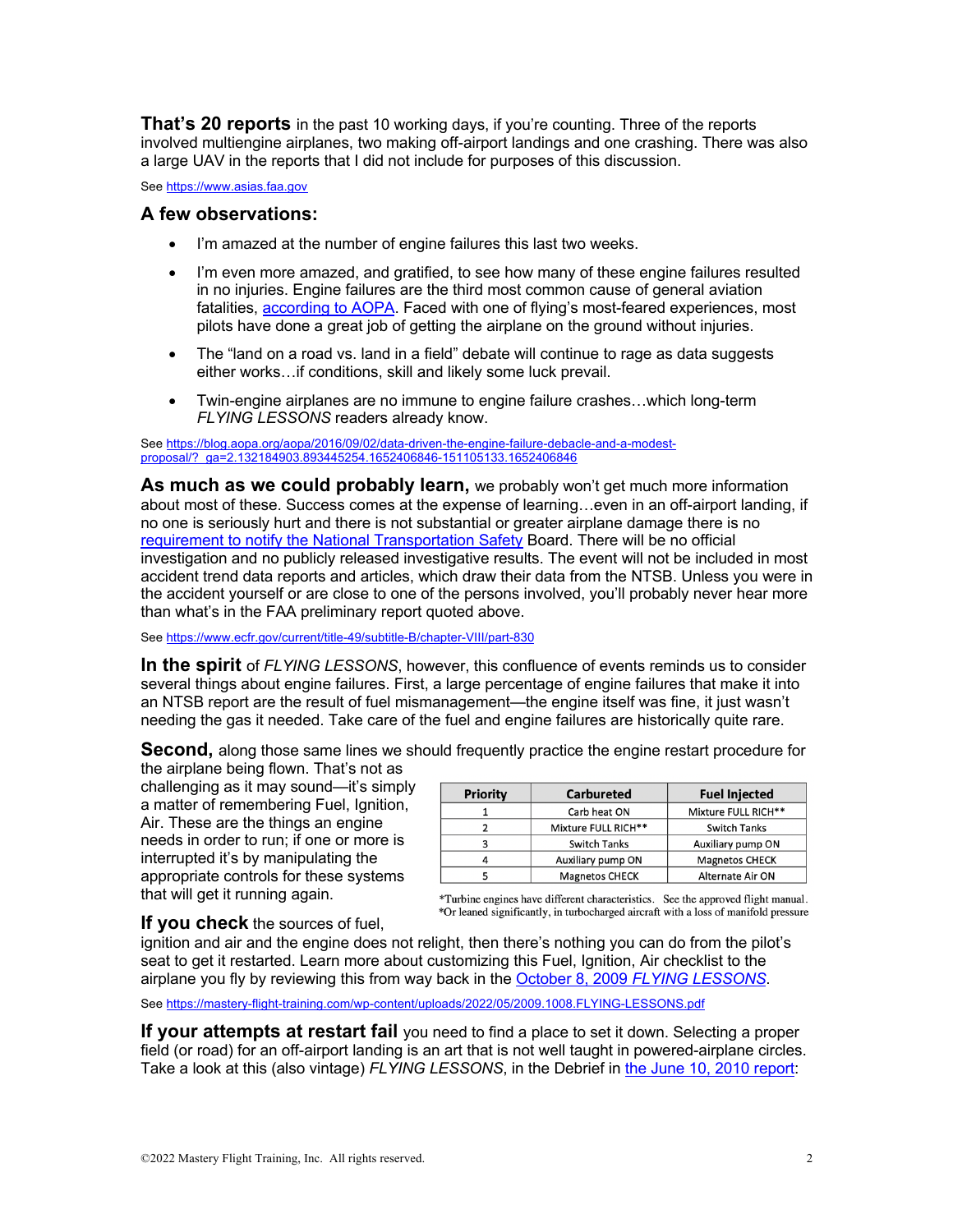I was frankly surprised to find that standard FAA pilot training texts (the *Aeronautical Information Manual* and the *Pilot's Handbook of Aeronautical Knowledge*) do not address the topic of emergency landing field selection.

In the absence of advisory guidance, I jotted down a list of qualities I'd try to consider in those heady moments after an engine quit. My list:

- **Surface**
- Wind
- Length
- Slope
- Presence of ditches, paths or other irregularities crossing the landing surface
- Approaches
- Wires, on the approaches or over the interior of the field
- **Fences**
- Animals present
- Nearby sources of rescue

That last one isn't a deal-breaker for a field selection, but it's also something that should be considered if you have more than one possible choice.

It took a little Google-sleuthing to find a really good reference on evaluating and choosing an offairport landing zone. Leave it to the sailplane pilots to know what to look for. Kai Gersten's sailplane text *Off-Airport Landings* is an absolutely superb 24-page text not just for sailplane pilots, but for any of us who might have to pick out a field in a worst-case scenario. Sections include these gems about checking for wires around and over a landing zone:

There are likely to be wires:

- Between two poles.
- Between a pole and a group of trees, or a single tree. It is not uncommon to find a telephone pole

hidden by one, or a cluster of trees.

- Between a road and a house.
- Above any road.
- Going to any kind of a building.

A narrow field with trees on one side and wires along a road on the other side, or a field with trees along both sides may have wires crossing anywhere along it's length. Avoid such fields if at all possible. The advice of landing well into the field is not applicable in these situations. *The safest assumption is to pretend there are wires around the entire perimeter of every field.* 

...and these observations about visual illusions related to unimproved fields, which would be even more important to remember under the stress of an unexpected arrival:

- 1. A narrow field will appear to be longer than it is.
- 2. A wide field will appear to be shorter than it is.
- 3. A long field will appear to be narrower than it is.
- 4. A short field will appear to be wider than it is.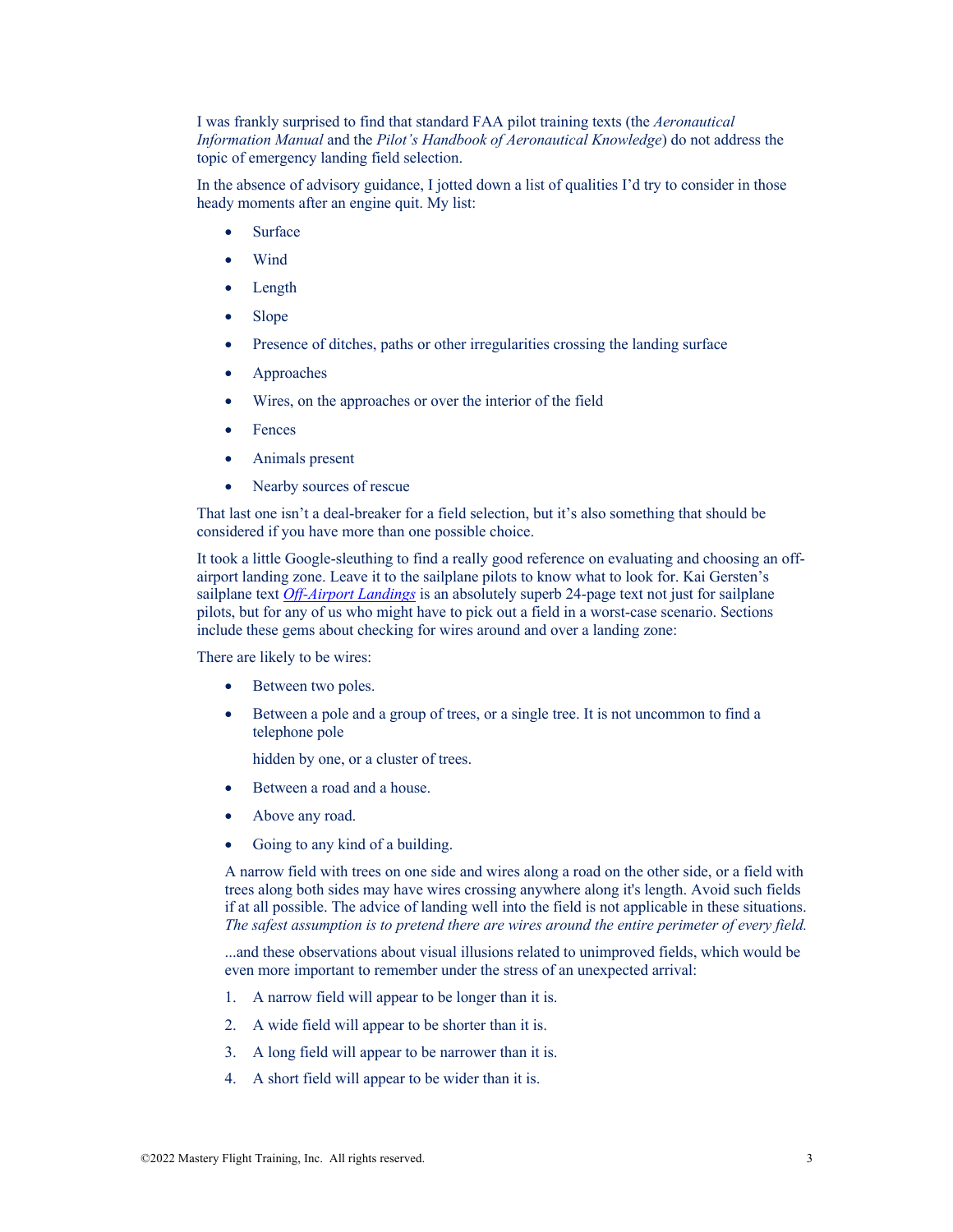5. If you have been [at] low [altitude] for a while, all fields will appear to be bigger than they are.

Gersten's short book is definitely worth a read to better prepare you for an off-airport landing. Consider reading it your *FLYING LESSONS* homework of the week.

See;

https://mastery-flight-training.com/wp-content/uploads/2022/05/2010.0610.FLYING-LESSONS.FAA-format.pdf www.flsc.org/Xcountry/Kai\_Off\_Arpt\_Ldg.pdf

**Lastly,** take another look at last week's *LESSONS* about making the transition from glide to flare to landing if descending out of an engine failure.

See https://mastery-flight-training.com/wp-content/uploads/2022/05/2022.0505-FLYING-LESSONS.pdf

**Why all the recent engine failures?** I have no idea. Because most of the pilots made a successful injury-free and likely damage-limited engine-out landing, we may never know. But all these recent failures remind us to think about engine restart procedures, off-airport landing zone selection and techniques needed to turn your engine-out glide into a successful, survivable touchdown.

**Why do** *you* **think** all these engine failures may have occurred? What additional *LESSONS*  do you suggest as a result of reading these reports?

Comments? Suggestions? Questions? Let us know at mastery.flight.training@cox.net.



**Debrief:** Readers write about recent *FLYING LESSONS:*

Reader, flight instructor and Air Safety Investigator Jeff Edwards telephoned me after reading last week's *LESSONS*. Jeff suggested that, although as I wrote last week the Airman Certification Standards and other FAA training documents do not require training or evaluation of off-airport landing techniques. He noted, however, that

…it's right there in the glider certification standards.

This prompted me to take a look. Glider pilots are still evaluated under FAA Practical Test Standards…not yet superseded by an ACS. The Glider PTS include the task of Simulated Off-Airport Landing. But as the PTS states, "this TASK is knowledge only." It's evaluated orally but not in flight.

Of course every glider landing is a power-off landing, so I also looked at the normal landing TASKS. They include in-flight evaluation of slips to a landing, "with and without the use of drag devices," that is, speed brakes or spoilers. Pilots are checked on their ability to transition to and maintain minimum sink speed when appropriate. The PTS also includes testing of the "speed-tofly," which varies based on position and conditions.

So yes, a glider rating will definitely help a pilot prepare for an engine-out emergency landing in a (usually) powered airplane. It's not exactly the same, given the relative glide ratios of most powered vs. nonpowered airplanes. But every bit of experience helps. Thank you, Jeff.

See:

https://mastery-flight-training.com/wp-content/uploads/2022/05/2022.0505-FLYING-LESSONS.ndf